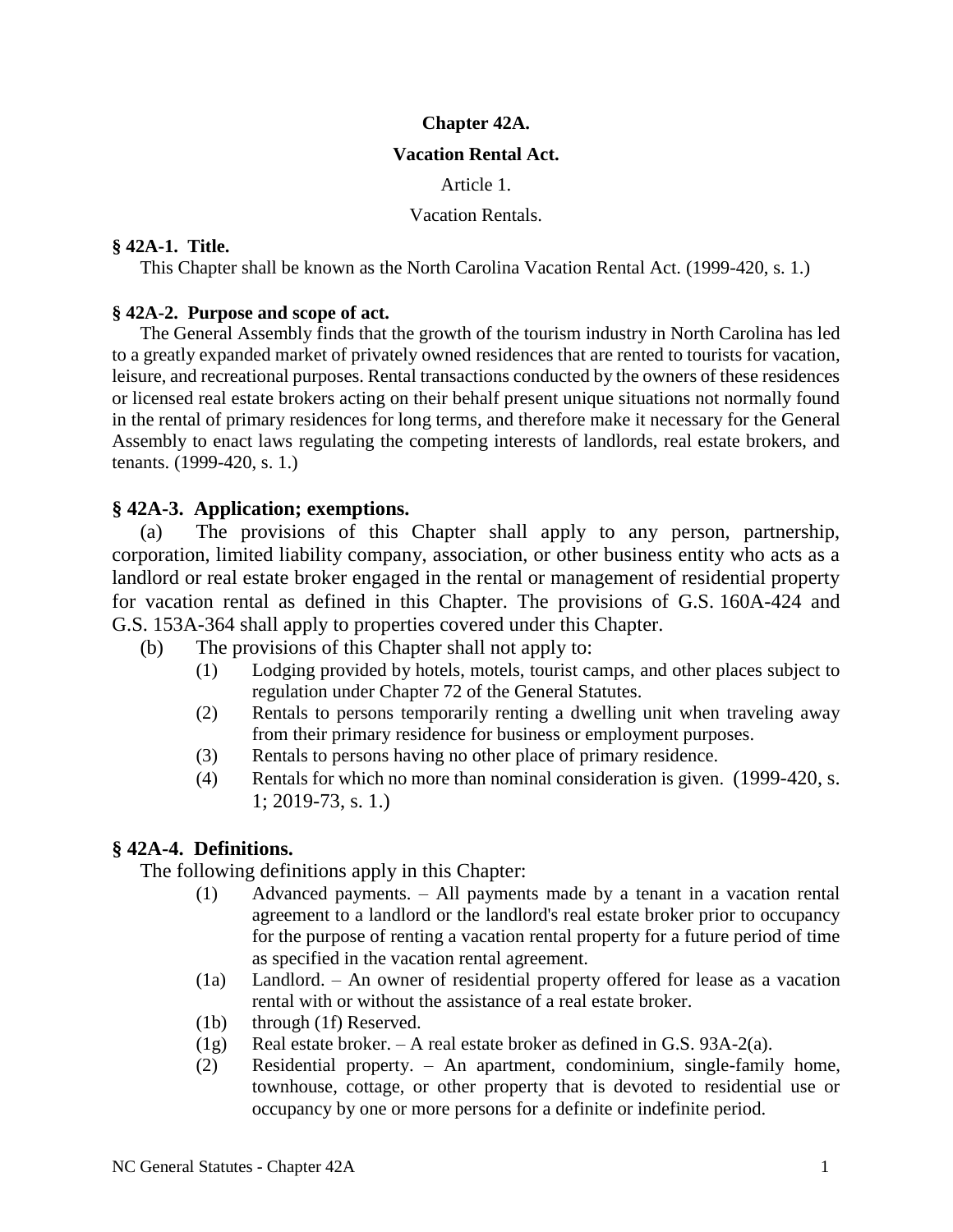- (3) Vacation rental. The rental of residential property for vacation, leisure, or recreation purposes for fewer than 90 days by a person who has a place of permanent residence to which he or she intends to return.
- (4) Vacation rental agreement. A written agreement between a landlord or the landlord's real estate broker and a tenant in which the tenant agrees to rent residential property belonging to the landlord for a vacation rental. (1999-420, s. 1; 2016-98, s. 1.1; 2017-102, s. 13.1.)

## **§§ 42A-5 through 42A-9. Reserved for future codification purposes.**

## Article 2.

## Vacation Rental Agreements.

## **§ 42A-10. Written agreement required.**

(a) A landlord or real estate broker and tenant shall execute a vacation rental agreement for all vacation rentals subject to the provisions of this Chapter. No vacation rental agreement shall be valid and enforceable unless the tenant has accepted the agreement as evidenced by one of the following:

- (1) The tenant's signature on the agreement.
- (2) The tenant's payment of any monies to the landlord or real estate broker after the tenant's receipt of the agreement.
- (3) The tenant's taking possession of the property after the tenant's receipt of the agreement.

(b) Any real estate broker who executes a vacation rental agreement that does not conform to the provisions of this Chapter or fails to execute a vacation rental agreement shall be guilty of an unfair trade practice in violation of G.S. 75-1.1, and shall be prohibited from commencing an expedited eviction proceeding as provided in Article 4 of this Chapter. (1999-420, s. 1.)

## **§ 42A-11. Vacation rental agreements.**

(a) A vacation rental agreement executed under this Chapter shall contain the following notice on its face which shall be set forth in a clear and conspicuous manner that distinguishes it from other provisions of the agreement: "THIS IS A VACATION RENTAL AGREEMENT UNDER THE NORTH CAROLINA VACATION RENTAL ACT. THE RIGHTS AND OBLIGATIONS OF THE PARTIES TO THIS AGREEMENT ARE DEFINED BY LAW AND INCLUDE UNIQUE PROVISIONS PERMITTING THE DISBURSEMENT OF RENT PRIOR TO TENANCY AND EXPEDITED EVICTION OF TENANTS. YOUR SIGNATURE ON THIS AGREEMENT, OR PAYMENT OF MONEY OR TAKING POSSESSION OF THE PROPERTY AFTER RECEIPT OF THE AGREEMENT, IS EVIDENCE OF YOUR ACCEPTANCE OF THE AGREEMENT AND YOUR INTENT TO USE THIS PROPERTY FOR A VACATION RENTAL."

(b) The vacation rental agreement shall contain provisions separate from the requirements of subsection (a) of this section which shall describe the following as permitted or required by this Chapter: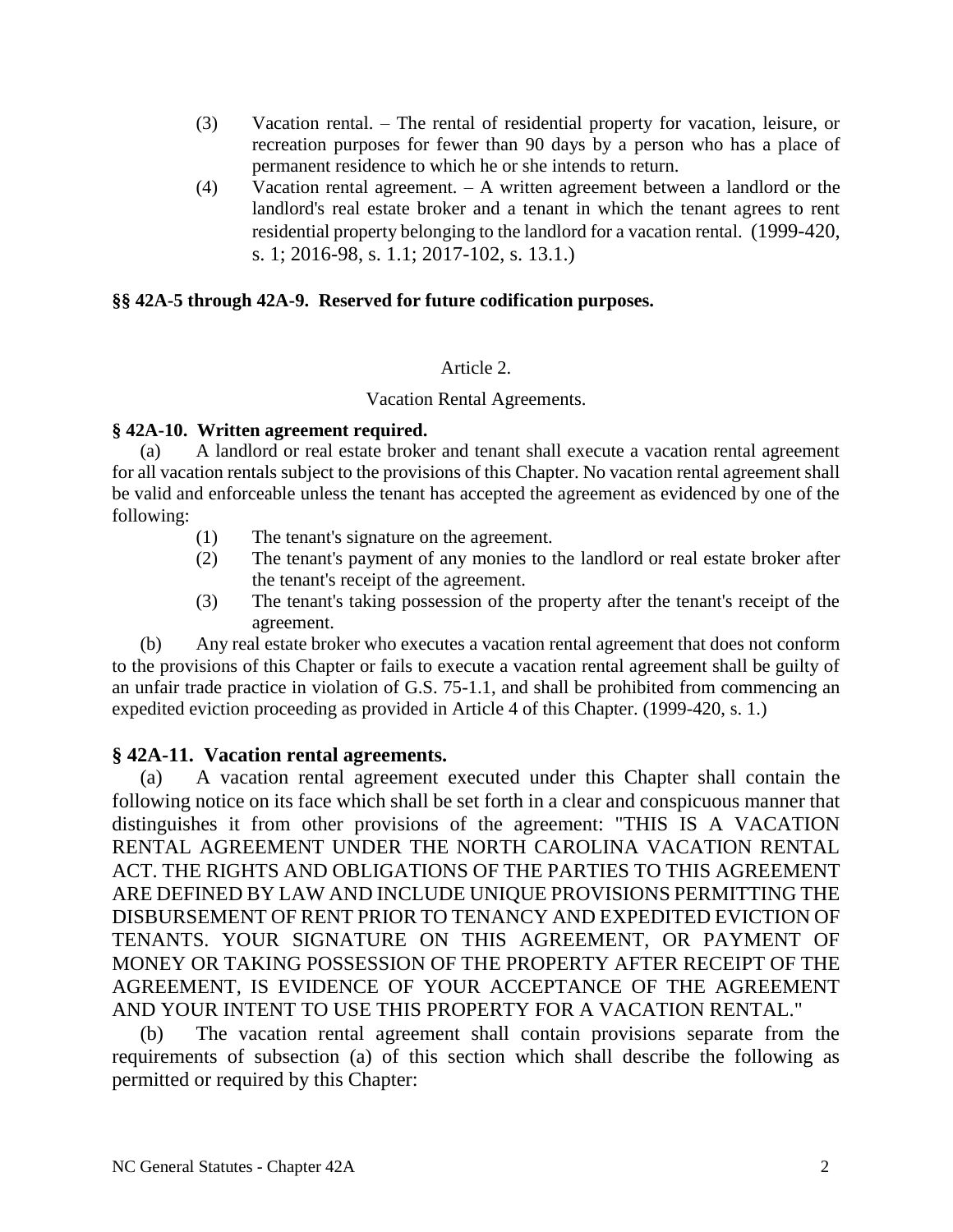- (1) The manner in which funds shall be received, deposited, and disbursed in advance of the tenant's occupancy of the property.
- (2) Any processing fees permitted under G.S. 42A-17(c).
- (2a) Any cleaning fee permitted under G.S. 42A-17(d).
- (3) The rights and obligations of the landlord and tenant under G.S. 42A-17(b).
- (4) The applicability of expedited eviction procedures.
- (5) The rights and obligations of the landlord or real estate broker and the tenant upon the transfer of the property.
- (6) The rights and obligations of the landlord or real estate broker and the tenant under G.S. 42A-36.
- (7) Any other obligations of the landlord and tenant. (1999-420, s. 1; 2012-17, s. 5.)

#### **§§ 42A-12 through 42A-14. Reserved for future codification purposes.**

### Article 3.

## Handling and Accounting of Funds.

#### **§ 42A-15. Trust account uses.**

A landlord or real estate broker may require a tenant to pay all or part of any required rent, security deposit, or other fees permitted by law in advance of the commencement of a tenancy under this Chapter if these payments are expressly authorized in the vacation rental agreement. If the tenant is required to make any advance payments, other than a security deposit, whether the payment is denominated as rent or otherwise, the landlord or real estate broker shall deposit these payments in a trust account in a federally insured depository institution or a trust institution authorized to do business in this State no later than three banking days after the receipt of these payments. These payments deposited in a trust account shall not earn interest unless the landlord and tenant agree in the vacation rental agreement that the payments may be deposited in an interest-bearing account. The landlord and tenant shall also provide in the agreement to whom the accrued interest shall be disbursed. (1999-420, s. 1; 2014-115, s. 3; 2015-93, s. 3; 2017-25, s. 2(b).)

#### **§ 42A-16. Advance payments uses.**

(a) A landlord or real estate broker shall not disburse prior to the occupancy of the property by the tenant an amount greater than fifty percent (50%) of the total rent except as permitted pursuant to this subsection. A landlord or real estate broker may disburse prior to the occupancy of the property by the tenant any fees owed to third parties to pay for goods, services, or benefits procured by the landlord or real estate broker for the benefit of the tenant, including administrative fees permitted by G.S. 42A-17(c), if the disbursement is expressly authorized in the vacation rental agreement. The funds remaining after any disbursement permitted under this subsection shall remain in the trust account and may not be disbursed until the occurrence of one of the following: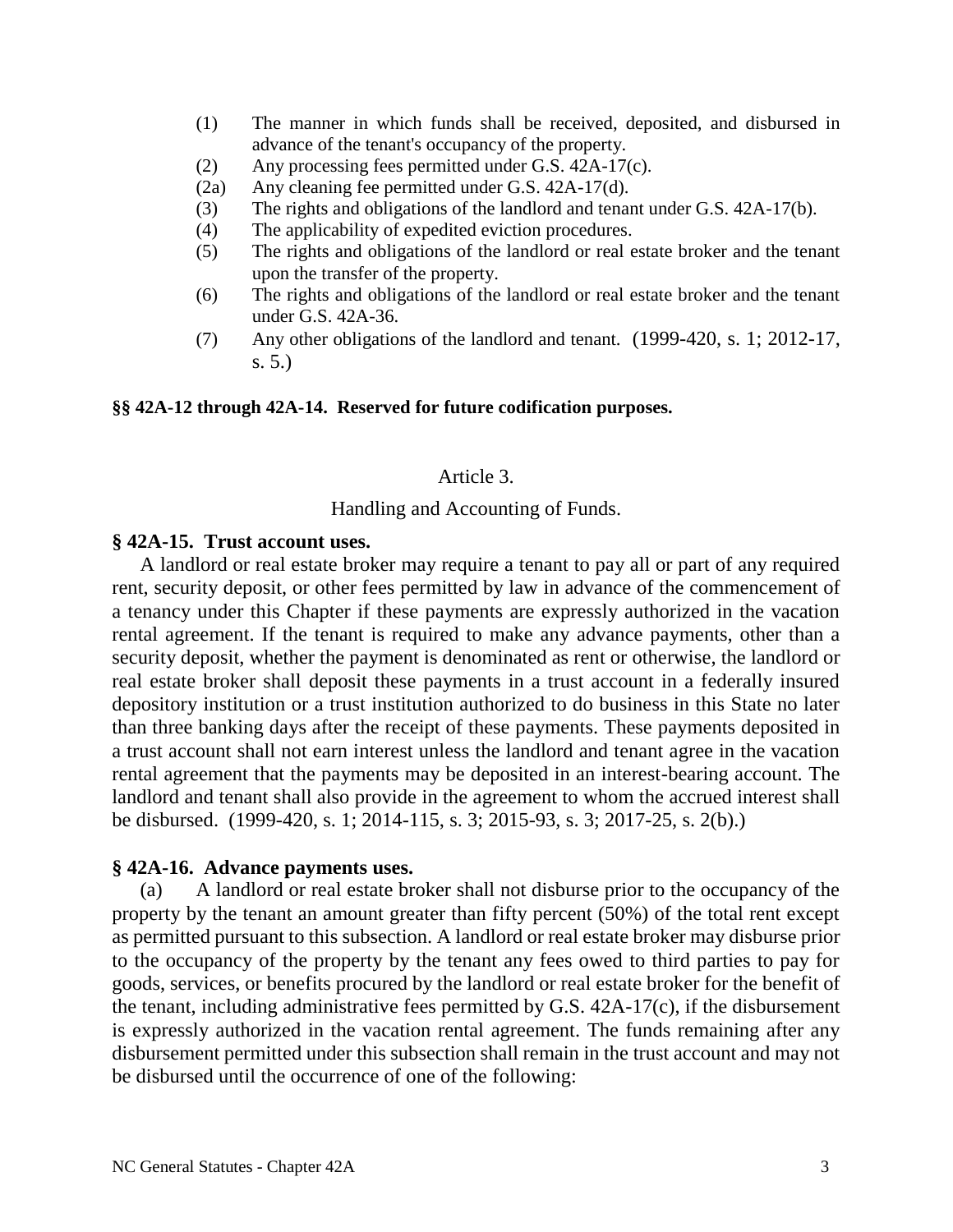- (1) The commencement of the tenancy, at which time the remaining funds may be disbursed in accordance with the terms of the agreement.
- (2) The tenant commits a material breach, at which time the landlord may retain an amount sufficient to defray the actual damages suffered by the landlord as a result of the breach.
- (3) The landlord or real estate broker refunds the money to the tenant.
- (4) The funds in the trust account are transferred in accordance with G.S. 42A-19(b) upon the termination of the landlord's interest in the property.

(b) Funds collected for sales or occupancy taxes and tenant security deposits shall not be disbursed from the trust account prior to termination of the tenancy or material breach of the agreement by the tenant, except as a refund to the tenant.

(c) The tenant's execution of a vacation rental agreement in which he or she agrees to the advance disbursement of payments shall not constitute a waiver or loss of any of the tenant's rights to reimbursement of such payments if the tenant is lawfully entitled to reimbursement. (1999-420, s. 1.)

# **§ 42A-17. Accounting; reimbursement.**

(a) A vacation rental agreement shall identify the name and address of the federally insured depository institution or trust institution in which the tenant's security deposit and other advance payments are held in a trust account, and the landlord and real estate broker shall provide the tenant with an accounting of such deposit and payments if the tenant makes a reasonable request for an accounting prior to the tenant's occupancy of the property.

(b) Except as provided in G.S. 42A-36, if, at the time the tenant is to begin occupancy of the property, the landlord or real estate broker cannot provide the property in a fit and habitable condition or substitute a reasonably comparable property in such condition, the landlord and real estate broker shall refund to the tenant all payments made by the tenant.

(c) A vacation rental agreement may include administrative fees, the amounts of which shall be provided in the agreement, reasonably calculated to cover the costs of processing the tenant's reservation, transfer, or cancellation of a vacation rental.

(d) A vacation rental agreement may include a cleaning fee, the amount of which shall be provided in the agreement, reasonably calculated to cover the costs of cleaning the residential property upon the termination of the tenancy. (1999-420, s. 1; 2005-292, s. 1; 2012-17, s. 6; 2017-25, s. 1(c).)

# **§ 42A-18. Applicability of the Residential Tenant Security Deposit Act.**

(a) Except as may otherwise be provided in this Chapter, all funds collected from a tenant and not identified in the vacation rental agreement as occupancy or sales taxes, fees, or rent payments shall be considered a tenant security deposit and shall be subject to the provisions of the Residential Tenant Security Deposit Act, as codified in Article 6 of Chapter 42 of the General Statutes. Funds collected as a tenant security deposit in connection with a vacation rental shall be deposited into a trust account as required by G.S.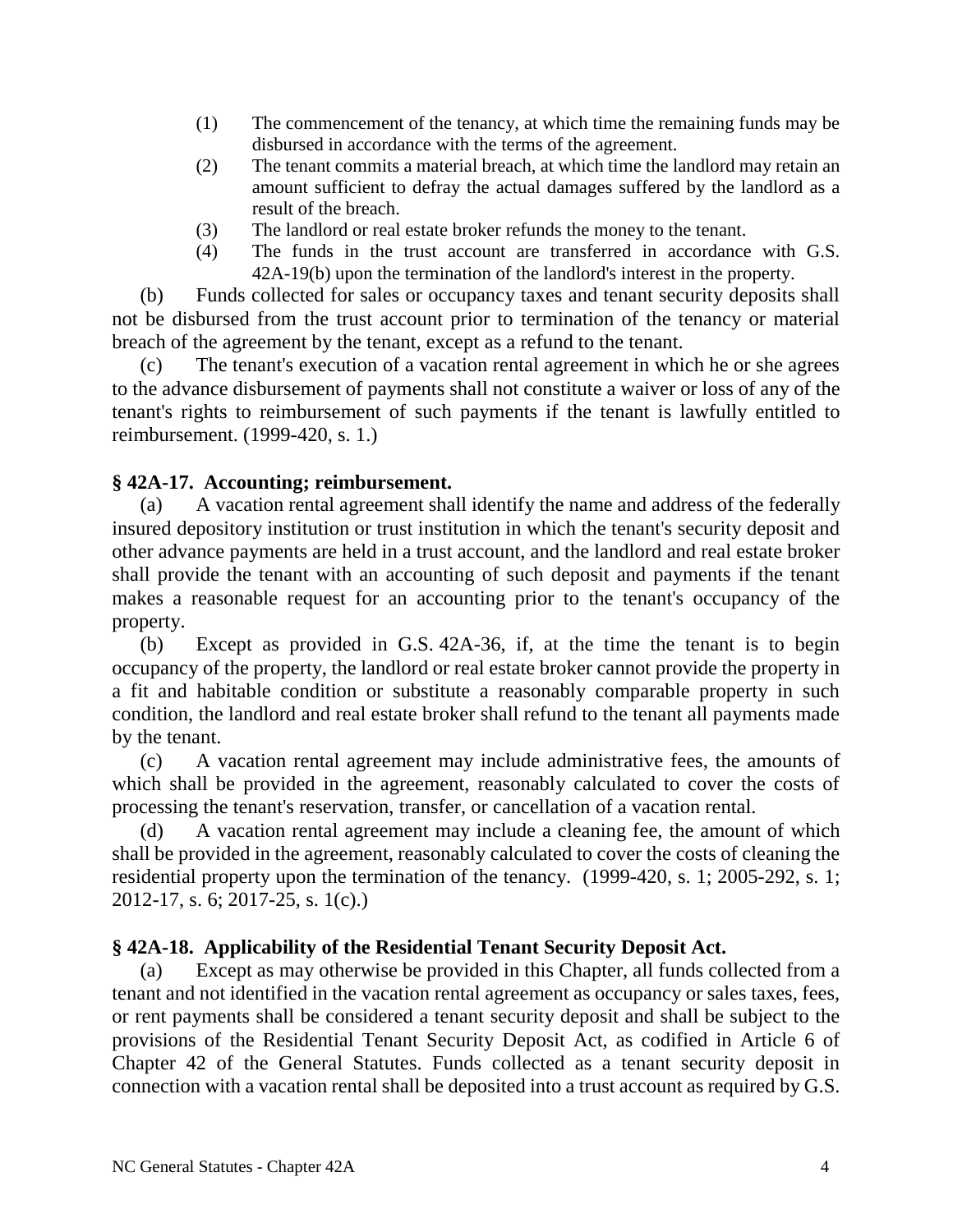42-50. The landlord or real estate broker shall not have the option of obtaining a bond in lieu of maintaining security deposit funds in a trust account. In addition to the permitted uses of tenant security deposit monies as provided in G.S. 42-51, a landlord or real estate broker may, after the termination of a tenancy under this Chapter, deduct from any tenant security deposit the amount of any long distance or per call telephone charges and cable television charges that are the obligation of the tenant under the vacation rental agreement and are left unpaid by the tenant at the conclusion of the tenancy. The landlord or real estate broker shall apply, account for, or refund tenant security deposit monies as provided in G.S. 42-51 within 45 days following the conclusion of the tenancy.

(b) A vacation rental agreement shall not contain language compelling or permitting the automatic forfeiture of all or part of a tenant security deposit in case of breach of contract by the tenant, and no such forfeiture shall be allowed. The vacation rental agreement shall provide that a tenant security deposit may be applied to actual damages caused by the tenant as permitted under Article 6 of Chapter 42 of the General Statutes. (1999-420, s. 1.)

## **§ 42A-19. Transfer of property subject to a vacation rental agreement.**

(a) The grantee of residential property voluntarily transferred by a landlord who has entered into a vacation rental agreement for the use of the property shall take title to the property subject to the vacation rental agreement if the vacation rental is to end not later than 180 days after the grantee's interest in the property is recorded in the office of the register of deeds. If the vacation rental is to end more than 180 days after the recording of the grantee's interest, the tenant shall have no right to enforce the terms of the agreement unless the grantee has agreed in writing to honor those terms, but the tenant shall be entitled to a refund of payments made by him or her, as provided in subsection (b) of this section.

Prior to entering into any contract of sale, the landlord shall disclose to the grantee the time periods that the property is subject to a vacation rental agreement. Not later than 10 days after transfer of the property, the landlord shall disclose to the grantee each tenant's name and address and shall provide the grantee with a copy of each vacation rental agreement. In lieu of providing the grantee a copy of each vacation rental agreement, where the landlord or the landlord's agent utilizes a standard form vacation rental agreement, the landlord may provide the grantee with a copy of the part of each vacation rental agreement that contains information unique to the tenancy, the amount to be paid by the tenant, and the parties' signatures, along with one copy of the rest of the standard form vacation rental agreement. However, the landlord shall not be required to provide the grantee with copies of the vacation rental agreements if in anticipation of acquiring the property the grantee has engaged the landlord's rental agent to continue to manage the property after the transfer and the landlord authorizes the rental agent to provide the information to the grantee and the grantee approves. Not later than 20 days after transfer of the property, the grantee or the grantee's agent shall:

(1) Notify each tenant in writing of the property transfer, the grantee's name and address, and the date the grantee's interest was recorded.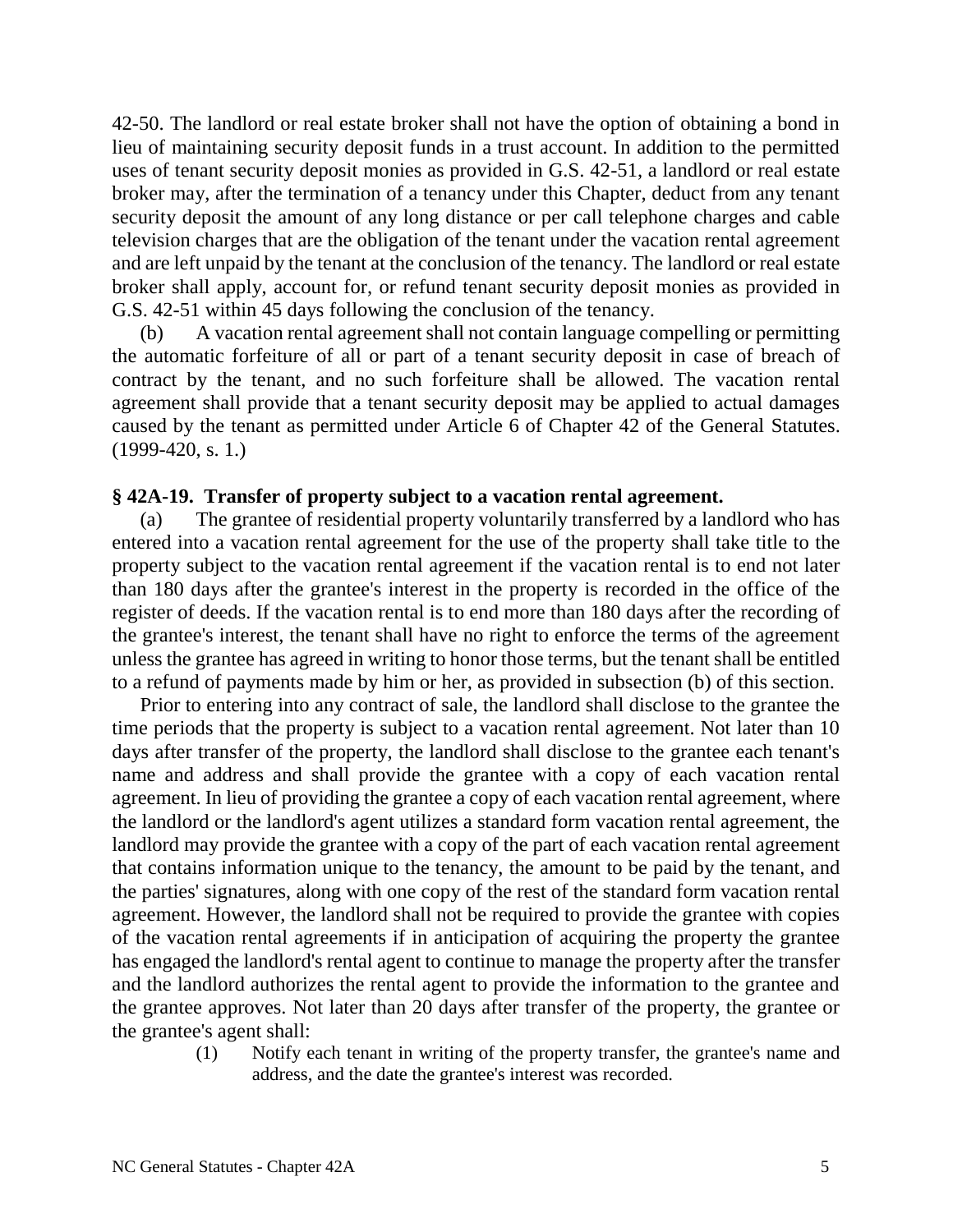- (2) Advise each tenant whether he or she has the right to occupy the property subject to the terms of the vacation rental agreement and the provisions of this section.
- (3) Advise each tenant of whether he or she has the right to receive a refund of any payments made by him or her.

Notwithstanding any other provision of this section, if the grantee engages as the grantee's broker and rental agent for the property the broker who procured the tenant's vacation rental agreement for the landlord, the grantee shall have no obligation under subdivisions (1), (2), and (3) of this subsection with regard to those tenants whose vacation rental agreements must be honored under this section or with regard to those tenants whose vacation rental agreements the grantee has agreed in writing to honor.

(b) Except as otherwise provided in this subsection, upon termination of the landlord's interest in the residential property subject to a vacation rental agreement, whether by sale, assignment, death, appointment of receiver or otherwise, the landlord or the landlord's agent, or the real estate broker, shall, within 30 days, transfer all advance rent paid by the tenant, and the portion of any fees remaining after any lawful deductions made under G.S. 42A-16, to the landlord's successor in interest and thereafter notify the tenant by mail of such transfer and of the transferee's name and address. If a real estate broker is holding advanced rents paid by the tenant pursuant to a vacation rental agreement at the time of the termination of the landlord's interest, the real estate broker may deduct from the advanced rents transferred to the landlord's successor in interest any management fee earned by the real estate broker prior to the transfer. The written agency agreement between the landlord and the real estate broker shall govern when the fee has been earned. If the real estate broker deducts an earned management fee from the advanced rents, the landlord shall be responsible to the landlord's successor in interest for the amount deducted. For vacation rentals that end more than 180 days after the recording of the interest of the landlord's successor in interest, unless the landlord's successor in interest has agreed in writing to honor the vacation rental agreement, the landlord or the landlord's agent, or the real estate broker, shall, within 30 days, transfer all advance rent paid by the tenant, and the portion of any fees remaining after any lawful deductions made under G.S. 42A-16, to the tenant. Compliance with this subsection shall relieve the landlord or real estate broker of further liability with respect to any payment of rent or fees. Funds held as a security deposit shall be disbursed in accordance with G.S. 42A-18.

(c) Repealed by Session Laws 2000-140, s. 41, effective July 21, 2000.

(d) The failure of a landlord to comply with the provisions of this section shall constitute an unfair trade practice in violation of G.S. 75-1.1. A landlord who complies with the requirements of this section shall have no further obligations to the tenant. (1999-420, s. 1; 2000-140, s. 41; 2005-292, s. 2; 2016-98, s. 1.2.)

# **§§ 42A-20 through 42A-22. Reserved for future codification purposes.**

Article 4.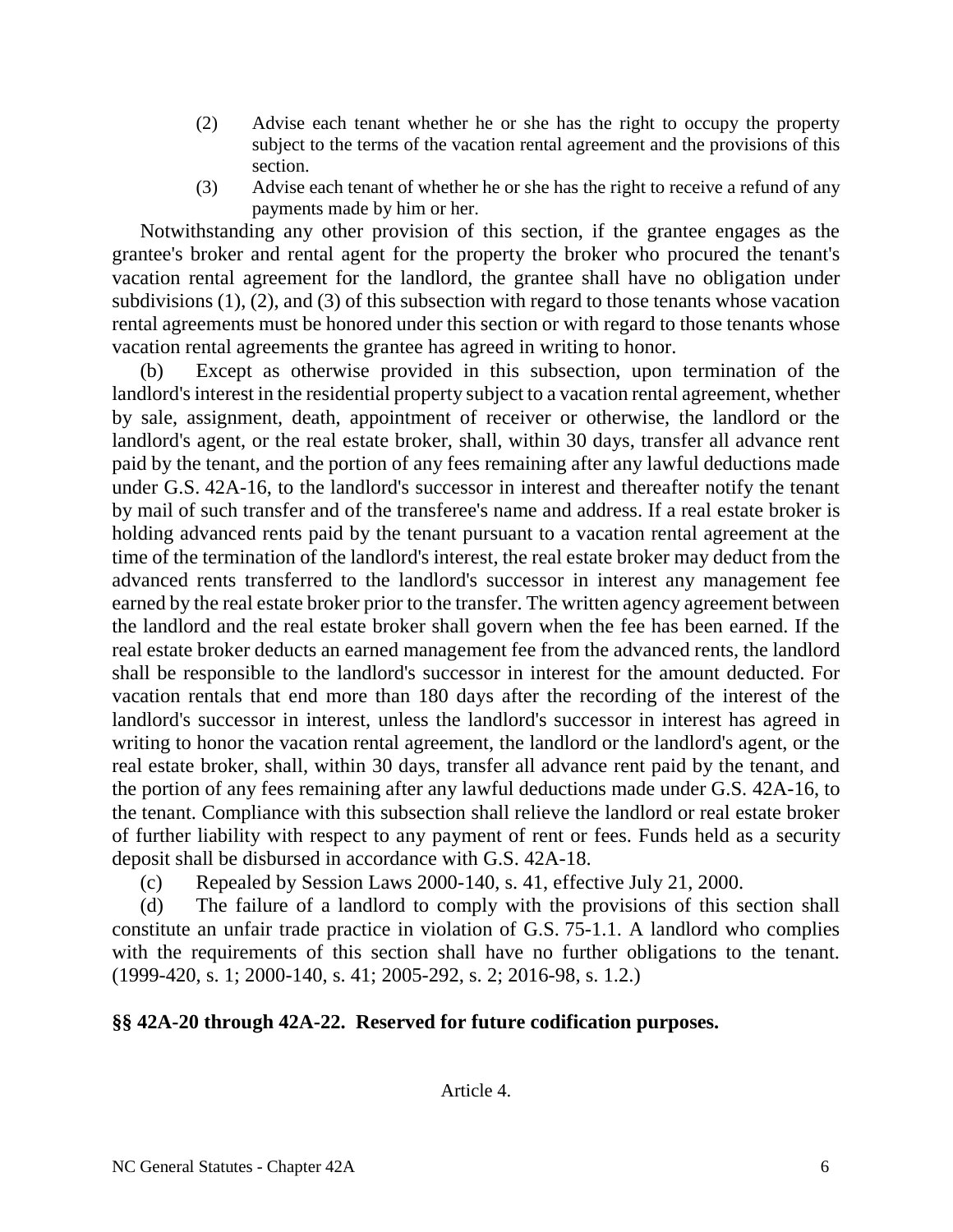## Expedited Eviction Proceedings.

## **§ 42A-23. Grounds for eviction.**

(a) Any tenant who leases residential property subject to a vacation rental agreement under this Chapter for 30 days or less may be evicted and removed from the property in an expedited eviction proceeding brought by the landlord, or real estate broker as agent for the landlord, as provided in this Article if the tenant does one of the following:

- (1) Holds over possession after his or her tenancy has expired.
- (2) Has committed a material breach of the terms of the vacation rental agreement that, according to the terms of the agreement, results in the termination of his or her tenancy.
- (3) Fails to pay rent as required by the agreement.
- (4) Has obtained possession of the property by fraud or misrepresentation.

(b) Only the right to possession shall be relevant in an expedited eviction proceeding. All other issues related to the rental of the residential property shall be presented in a separate civil action. (1999-420, s. 1.)

## **§ 42A-24. Expedited eviction.**

(a) Before commencing an expedited eviction proceeding, the landlord or real estate broker shall give the tenant at least four hours' notice, either orally or in writing, to quit the premises. If reasonable efforts to personally give oral or written notice have failed, written notice may be given by posting the notice on the front door of the property.

(b) An expedited eviction proceeding shall commence with the filing of a complaint and issuance of summons in the county where the property is located. If the office of the clerk of superior court is closed, the complaint shall be filed with, and the summons issued by, a magistrate. The service of the summons and complaint for expedited eviction shall be made by a sworn law enforcement officer on the tenant personally or by posting a copy of the summons and complaint on the front door of the property. The officer, upon service, shall promptly file a return therefor. A hearing on the expedited eviction shall be held before a magistrate in the county where the property is located not sooner than 12 hours after service upon the tenant and no later than 48 hours after such service. To the extent that the provisions of this Article are in conflict with the Rules of Civil Procedure, Chapter 1A of the General Statutes, with respect to the commencement of an action or service of process, this Article controls.

(c) The complaint for expedited eviction shall allege and the landlord or real estate broker shall prove the following at the hearing:

- (1) The vacation rental is for a term of 30 days or less.
- (2) The tenant entered into and accepted a vacation rental agreement that conforms to the provisions of this Chapter.
- (3) The tenant committed one or more of the acts listed in G.S. 42A-23(a) as grounds for eviction.
- (4) The landlord or real estate broker has given notice to the tenant to vacate as a result of the breach as provided in subsection (a) of this section.

The rules of evidence shall not apply in an expedited eviction proceeding, and the court shall allow any reasonably reliable and material statements, documents, or other exhibits to be admitted as evidence. The provisions of G.S. 7A-218, 7A-219, and 7A-220, except any provisions regarding amount in controversy, shall apply to an expedited eviction proceeding held before the magistrate.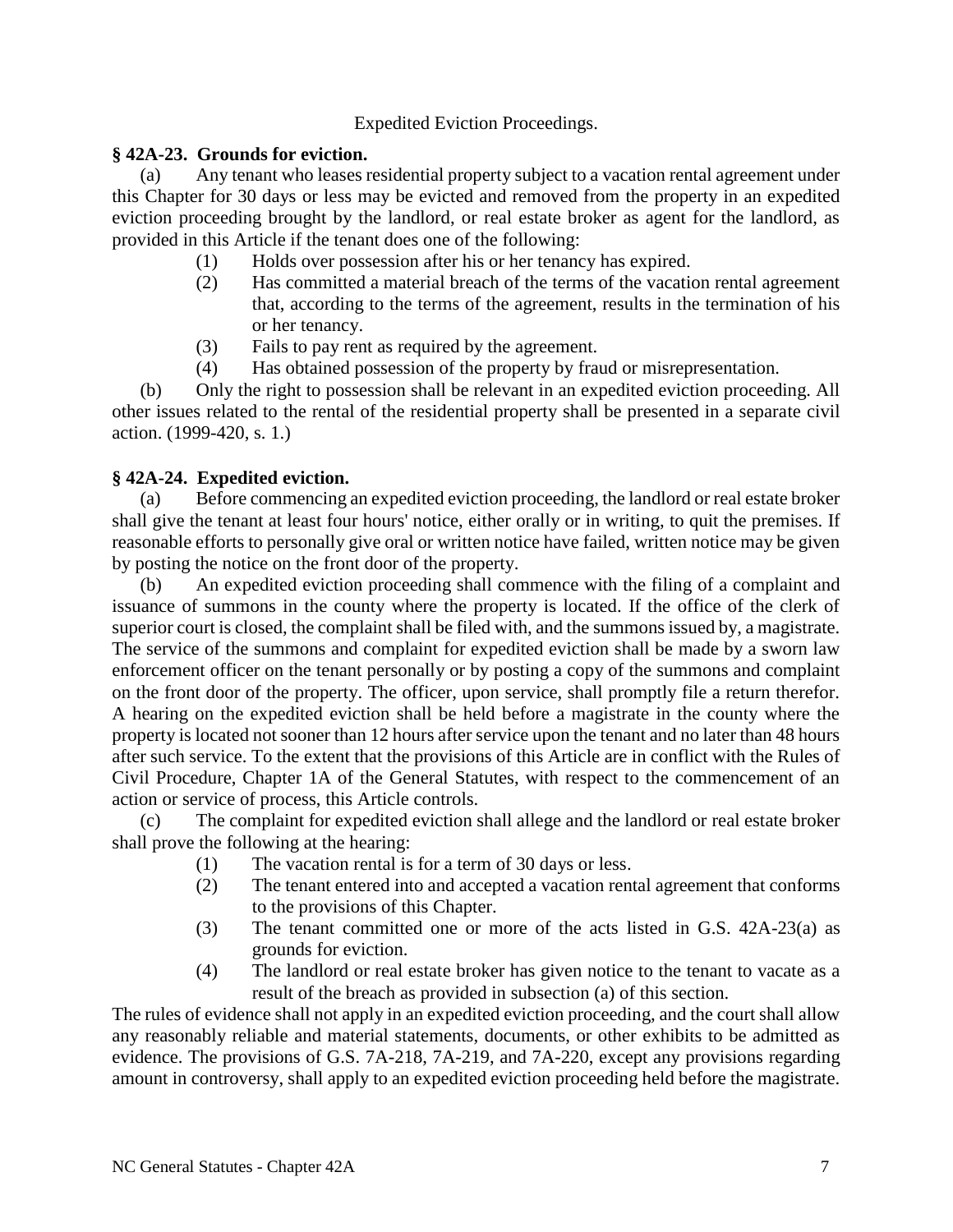These provisions shall not be construed to broaden the scope of an expedited eviction proceeding to issues other than the right to possession.

(d) If the court finds for the landlord or real estate broker, the court shall immediately enter a written order granting the landlord or real estate broker possession and stating the time when the tenant shall vacate the property. In no case shall this time be less than 2 hours or more than 8 hours after service of the order on the tenant. The court's order shall be served on the tenant at the hearing. If the tenant does not appear at the hearing or leaves before the order is served, the order shall be served by delivering the order to the tenant or by posting the order on the front door of the property by any sworn law enforcement officer. The officer, upon service, shall file a return therefor.

If the court finds for the landlord or real estate broker, the court shall determine the amount of the appeal bond that the tenant shall be required to post should the tenant seek to appeal the court order. The amount of the bond shall be an estimate of the rent that will become due while the tenant is prosecuting the appeal and reasonable damages that the landlord may suffer, including damage to property and damages arising from the inability of the landlord or real estate broker to honor other vacation rental agreements due to the tenant's possession of the property. (1999-420, s. 1.)

#### **§ 42A-25. Appeal.**

A tenant or landlord may appeal a court order issued pursuant to G.S. 42A-24(d) to district court for a trial de novo. A tenant may petition the district court to stay the eviction order and shall post a cash or secured bond with the court in the amount determined by the court pursuant to G.S. 42A-24(d). (1999-420, s. 1.)

#### **§ 42A-26. Violation of court order.**

If a tenant fails to remove personal property from a residential property subject to a vacation rental after the court has entered an order of eviction, the landlord or real estate broker shall have the same rights as provided in G.S. 42-36.2(b) as if the sheriff had not removed the tenant's property. The failure of a tenant or the guest of a tenant to vacate a residential property in accordance with a court order issued pursuant to G.S. 42A-24(d) shall constitute a criminal trespass under G.S. 14-159.13. (1999-420, s. 1.)

#### **§ 42A-27. Penalties for abuse.**

A landlord or real estate broker shall undertake to evict a tenant pursuant to an expedited eviction proceeding only when he or she has a good faith belief that grounds for eviction exists under the provisions of this Chapter. Otherwise, the landlord or real estate broker shall be guilty of an unfair trade practice under G.S. 75-1.1 and a Class 1 misdemeanor. (1999-420, s. 1.)

#### **§§ 42A-28 through 42A-30. Reserved for future codification purposes.**

### Article 5.

Landlord and Tenant Duties.

### **§ 42A-31. Landlord to provide fit premises.**

A landlord of a residential property used for a vacation rental shall: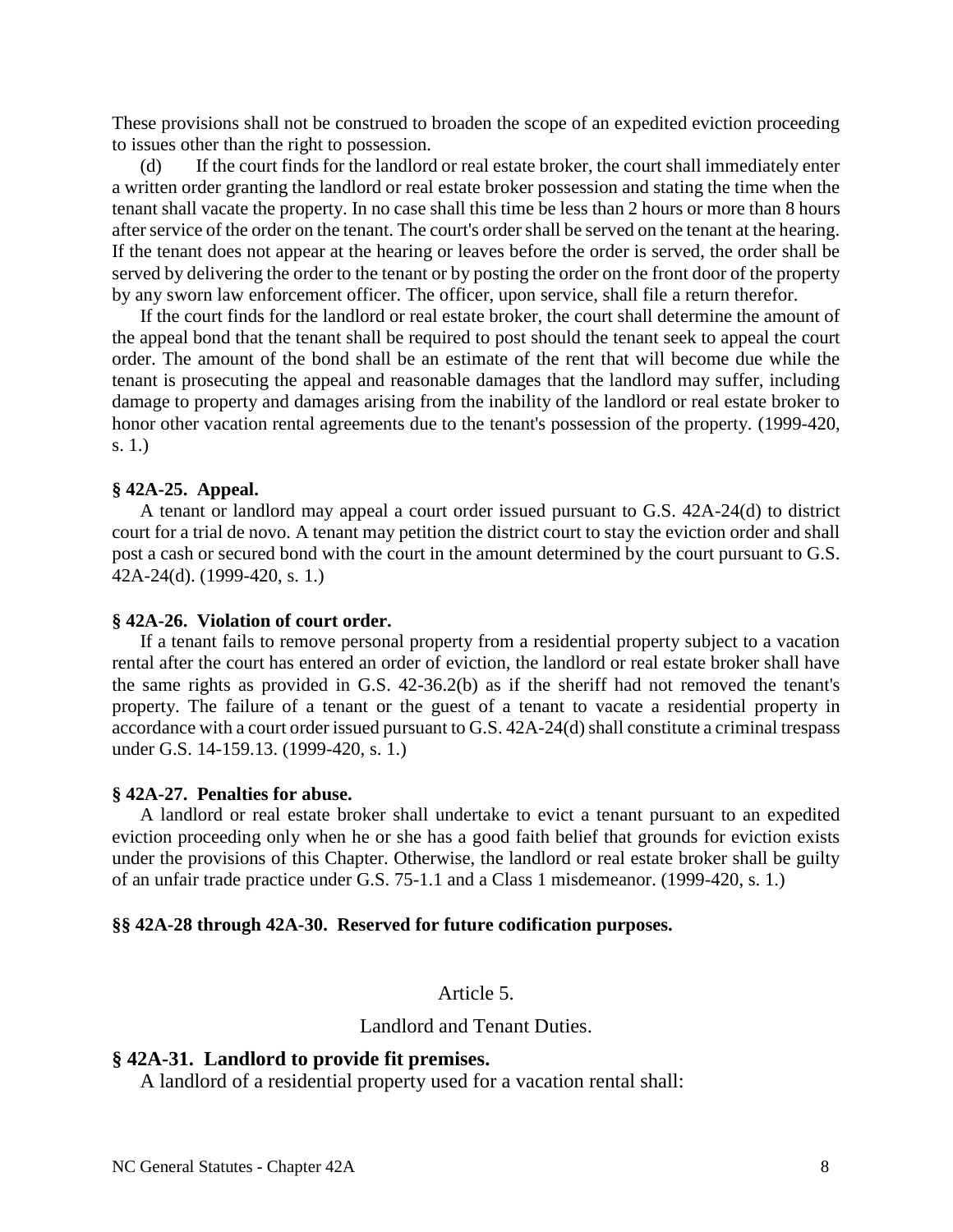- (1) Comply with all current applicable building and housing codes to the extent required by the operation of the codes. However, no new requirement is imposed if a structure is exempt from a current building or housing code.
- (2) Make all repairs and do whatever is reasonably necessary to put and keep the property in a fit and habitable condition.
- (3) Keep all common areas of the property in safe condition.
- (4) Maintain in good and safe working order and reasonably and promptly repair all electrical, plumbing, sanitary, heating, ventilating, and other facilities and major appliances supplied by him or her upon written notification from the tenant that repairs are needed.
- (5) Provide operable smoke detectors. The landlord shall replace or repair the smoke detectors if the landlord is notified by the tenant in writing that replacement or repair is needed. The landlord shall annually place new batteries in a battery-operated smoke detector, and the tenant shall replace the batteries as needed during the tenancy. Failure of the tenant to replace the batteries as needed shall not be considered negligence on the part of the tenant or landlord.
- (6) Provide a minimum of one operable carbon monoxide alarm per rental unit per level, either battery-operated or electrical, that is listed by a nationally recognized testing laboratory that is OSHA-approved to test and certify to American National Standards Institute/Underwriters Laboratories Standards ANSI/UL2034 or ANSI/UL2075, and install the carbon monoxide alarms in accordance with either the standards of the National Fire Protection Association or the minimum protection designated in the manufacturer's instructions, which the landlord shall retain or provide as proof of compliance. A landlord that installs one carbon monoxide alarm per rental unit per level shall be deemed to be in compliance with standards under this subdivision covering the location and number of alarms. The landlord shall replace or repair the carbon monoxide alarms within three days of receipt of notification if the landlord is notified of needed replacement or repairs in writing by the tenant. At least every six months, the landlord shall ensure that a carbon monoxide alarm is operable and in good repair. Unless the landlord and the tenant have a written agreement to the contrary, the landlord shall place new batteries in a battery-operated carbon monoxide alarm annually and the tenant shall replace the batteries as needed during the tenancy. Failure of the tenant to replace the batteries as needed shall not be considered as negligence on the part of the tenant or the landlord. A carbon monoxide alarm may be combined with smoke alarms if the combined alarm does both of the following: (i) complies with ANSI/UL2034 or ANSI/UL2075 for carbon monoxide alarms and ANSI/UL217 for smoke alarms and (ii) emits an alarm in a manner that clearly differentiates between detecting the presence of carbon monoxide and the presence of smoke. This subdivision applies only to dwelling units having a fossil-fuel burning heater, appliance, or fireplace and in any dwelling unit having an attached garage. Any operable carbon monoxide detector installed before January 1, 2015, shall be deemed to be in compliance with this subdivision.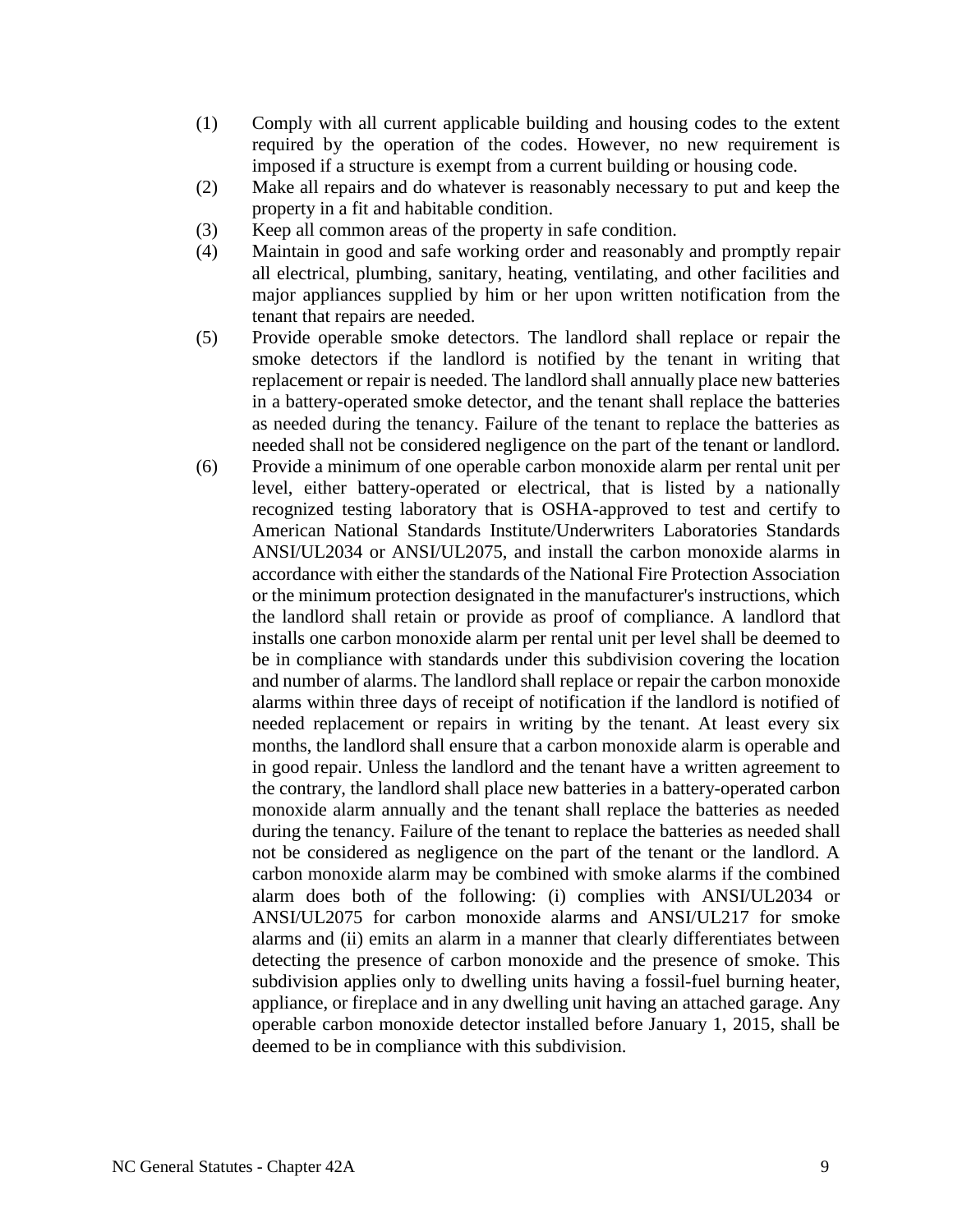These duties shall not be waived; however, the landlord and tenant may make additional covenants not inconsistent herewith in the vacation rental agreement. (1999-420, s. 1; 2016-98, s. 1.3.)

# **§ 42A-32. Tenant to maintain dwelling unit.**

The tenant of a residential property used for a vacation rental shall:

- (1) Keep that part of the property which he or she occupies and uses as clean and safe as the conditions of the property permit and cause no unsafe or unsanitary conditions in the common areas and remainder of the property that he or she uses.
- (2) Dispose of all ashes, rubbish, garbage, and other waste in a clean and safe manner.
- (3) Keep all plumbing fixtures in the property or used by the tenant as clean as their condition permits.
- (4) Not deliberately or negligently destroy, deface, damage, or remove any part of the property or render inoperable the smoke detector provided by the landlord or knowingly permit any person to do so.
- (5) Comply with all obligations imposed upon the tenant by current applicable building and housing codes.
- (6) Be responsible for all damage, defacement, or removal of any property inside the property that is in his or her exclusive control unless the damage, defacement, or removal was due to ordinary wear and tear, acts of the landlord or his or her agent, defective products supplied or repairs authorized by the landlord, acts of third parties not invitees of the tenant, or natural forces.
- (7) Notify the landlord of the need for replacement of or repairs to a smoke detector. The landlord shall annually place new batteries in a battery-operated smoke detector, and the tenant shall replace the batteries as needed during the tenancy. Failure of the tenant to replace the batteries as needed shall not be considered negligence on the part of the tenant or the landlord.

These duties shall not be waived; however, the landlord and tenant may make additional covenants not inconsistent herewith in the vacation rental agreement. (1999-420, s. 1.)

## **§ 42A-33. Responsibilities and liability of real estate broker.**

(a) A real estate broker managing a vacation rental property on behalf of a landlord shall do all of the following:

- (1) Manage the property in accordance with the terms of the written agency agreement signed by the landlord and real estate broker.
- (2) Offer vacation rental property to the public for leasing in compliance with all applicable federal and State laws, regulations, and ethical duties, including, but not limited to, those prohibiting discrimination on the basis of race, color, religion, sex, national origin, handicapping condition, or familial status.
- (3) Notify the landlord regarding any necessary repairs to keep the property in a fit and habitable or safe condition and follow the landlord's direction in arranging for any such necessary repairs, including repairs to all electrical, plumbing,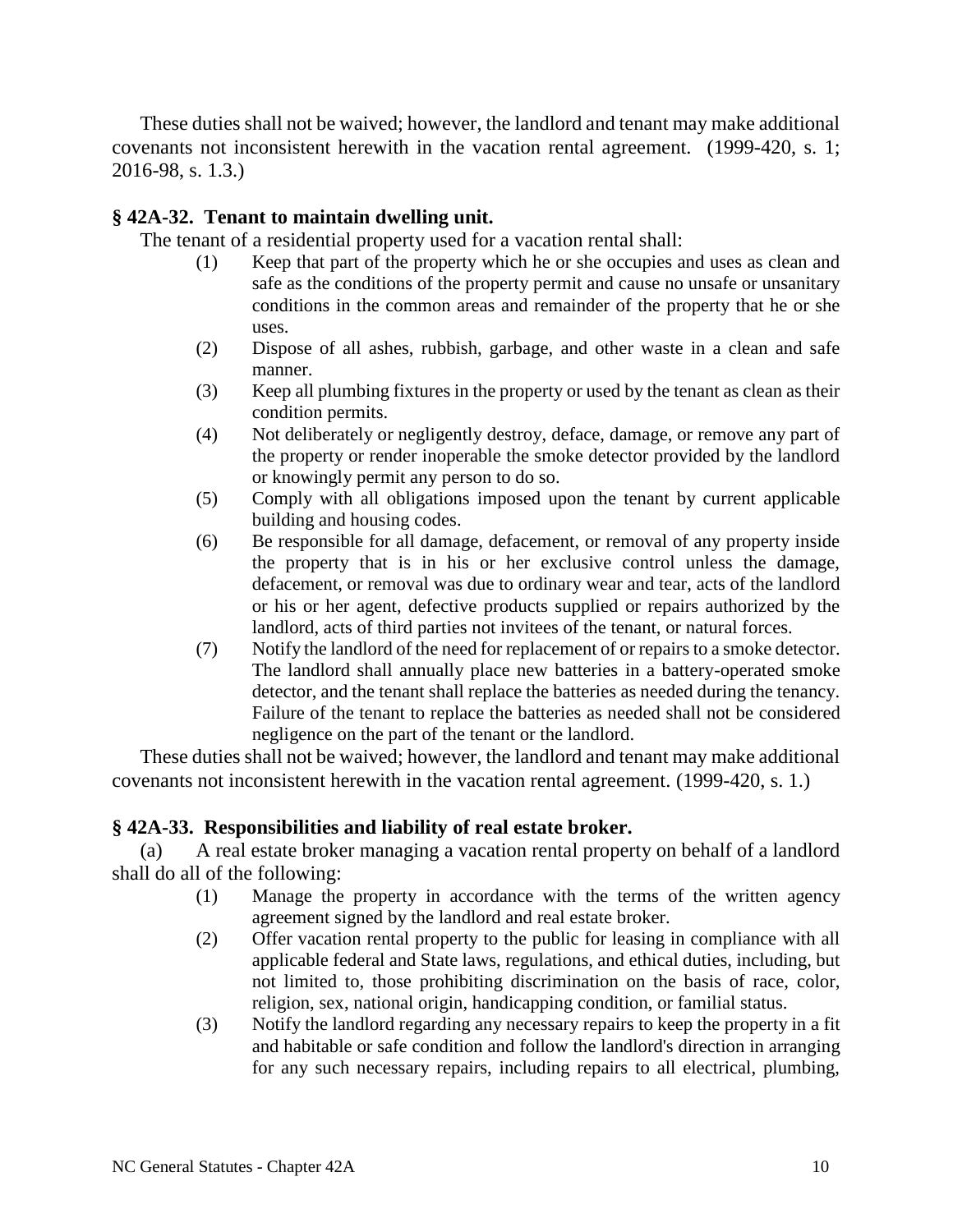sanitary, heating, ventilating, and other facilities and major appliances supplied by the landlord upon written notification from the tenant that repairs are needed.

- (4) Verify that the landlord has installed operable smoke detectors and carbon monoxide alarms.
- (5) Verify that the landlord has annually placed new batteries in a battery-operated smoke detector or carbon monoxide alarm. Failure of the tenant to replace the batteries as needed shall not be considered negligence on the part of the real estate broker.

(b) A real estate broker or firm managing a vacation rental property on behalf of a landlord client shall not become personally liable as a party in any civil action between the landlord and tenant solely because the real estate broker or firm fails to identify the landlord of the property in the vacation rental agreement. (2016-98, s. 1.3.)

**§ 42A-34:** Reserved for future codification purposes.

**§ 42A-35:** Reserved for future codification purposes.

# Article 6.

# General Provisions.

# **§ 42A-36. Mandatory evacuations.**

If State or local authorities, acting pursuant to Article 1A of Chapter 166A of the General Statutes, order a mandatory evacuation of an area that includes the residential property subject to a vacation rental, the tenant under the vacation rental agreement, whether in possession of the property or not, shall comply with the evacuation order. Upon compliance, the tenant shall be entitled to a refund from the landlord of the rent, taxes, and any other payments made by the tenant pursuant to the vacation rental agreement as a condition of the tenant's right to occupy the property prorated for each night that the tenant is unable to occupy the property because of the mandatory evacuation order. The tenant shall not be entitled to a refund if: (i) prior to the tenant taking possession of the property, the tenant refused insurance offered by the landlord or real estate broker that would have compensated the tenant for losses or damages resulting from loss of use of the property due to a mandatory evacuation order; or (ii) the tenant purchased insurance offered by the landlord or real estate broker. The insurance offered shall be provided by an insurance company duly authorized by the North Carolina Department of Insurance, and the cost of the insurance shall not exceed eight percent (8%) of the total amount charged for the vacation rental to the tenant less the amount paid by the tenant for a security deposit. (1999-420, s. 1; 2005-292, s. 3; 2009-245, s. 2; 2012-12, s. 2(h).)

# **§ 42A-37. Early termination of vacation rental agreement by military personnel.**

(a) Any member of the Armed Forces of the United States who executes a vacation rental agreement and subsequently receives (i) an order for deployment with a military unit for a period overlapping with the rental period or (ii) permanent change of station orders